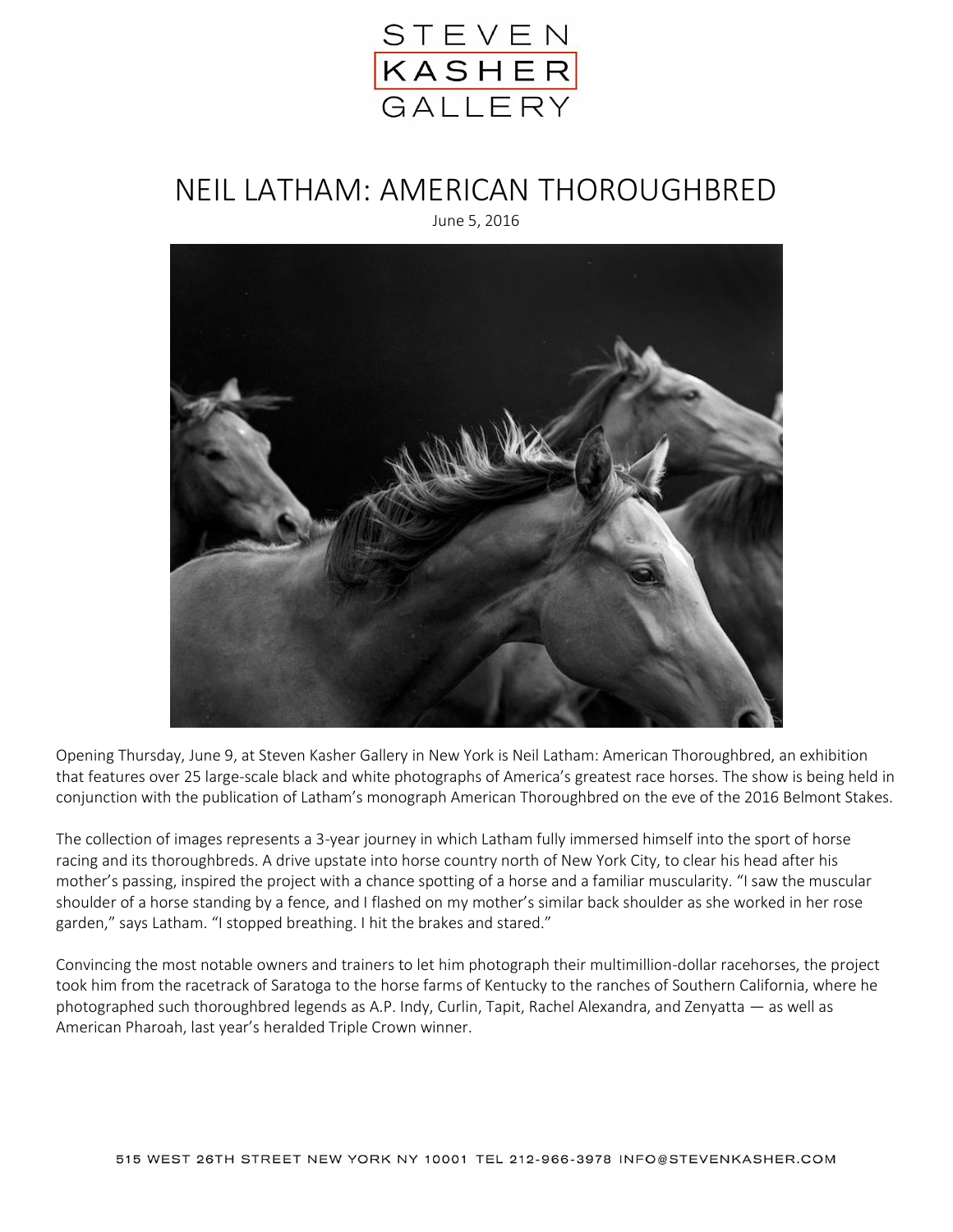



The images are studied portraits of these animals, graphic and architectural, each one carefully planned and sketched out in advance. Traveling with a portable studio, he photographed the horses on a black backdrop, 20 feet tall by 36 feet wide, which was rotated 10 degrees every fifteen minutes to maintain the perfect angle to the sun. He decided to use only natural lighting and chose to shoot on film with medium and large-format cameras. "To portray true essence, the image has to be truthful. I used film because it can't be manipulated like digital photography. Film also gives a softness and subtlety that enhanced the emotional connection."

What is apparent in these images is his Latham's passion for the sport's majestic creatures that evolved into a true love affair, as we discovered when we chatted with him about this body of work. Reminiscing about the journey and sharing stories of the horses he photographed kept a smile on his face throughout his conversation with Style Of Sport:

STYLE OF SPORT: I'm very intrigued about what started you on this photographic journey. Can you tell us more about the connection for you between the horses and your mother?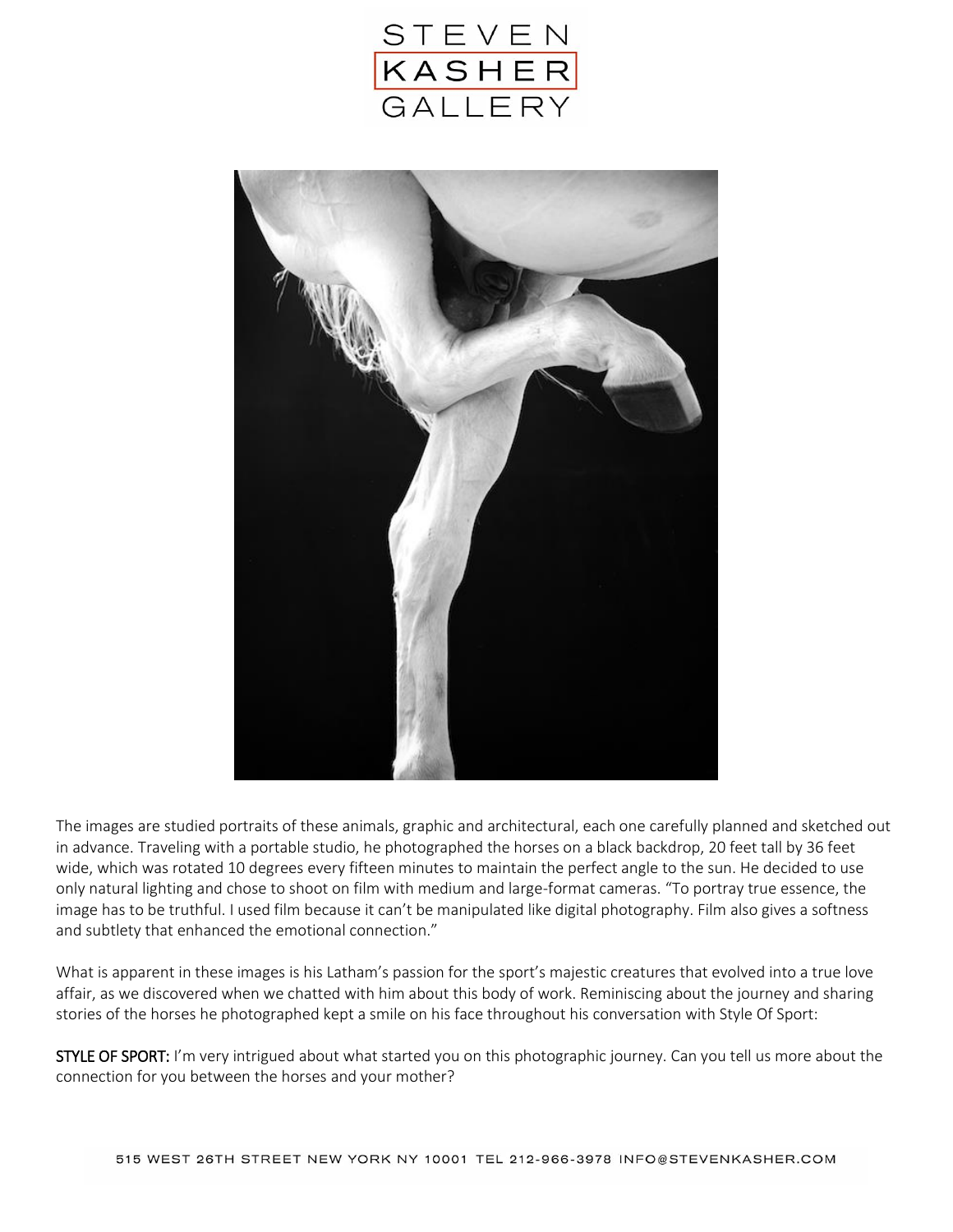

NEIL LATHAM: I was driving upstate and happened to see a horse out of corner of my eye. I saw something so beautiful and its muscle structure reminded me of my mother. I had to stop and photograph it. My mother was a very athletic woman. She was such an incredibly strong person mentally and physically. When I saw the shoulder of that horse, my mother immediately came to my mind in a very happy way. When I got back to the darkroom and was developing the negatives, I saw something so beautiful I had to print it immediately, and that just captivated me. It started this journey which went on for many years and many road miles as well.



SOS: Tell us about this journey.

NL: I've always been incredibly interested in form and architecture, and the concept of shape and color, and that's what I saw through the lens. I set up a series phone calls to thoroughbred farms in upstate New York and found a couple of willing participants. They weren't quite sure what I was up to, but were game for it anyway.

Part of what interested me was to capture something intelligent. What I mean by that is you really have to take some time to study the photographs to understand what you're looking at. The internet has changed so much. Pictures have become a commodity and I wanted to create curiosity in one's mind and compel you to look further – to look for the sign in the pictures that would lead you to the answers. That was a massive part of my vision for the project.

SOS: Where did you go next?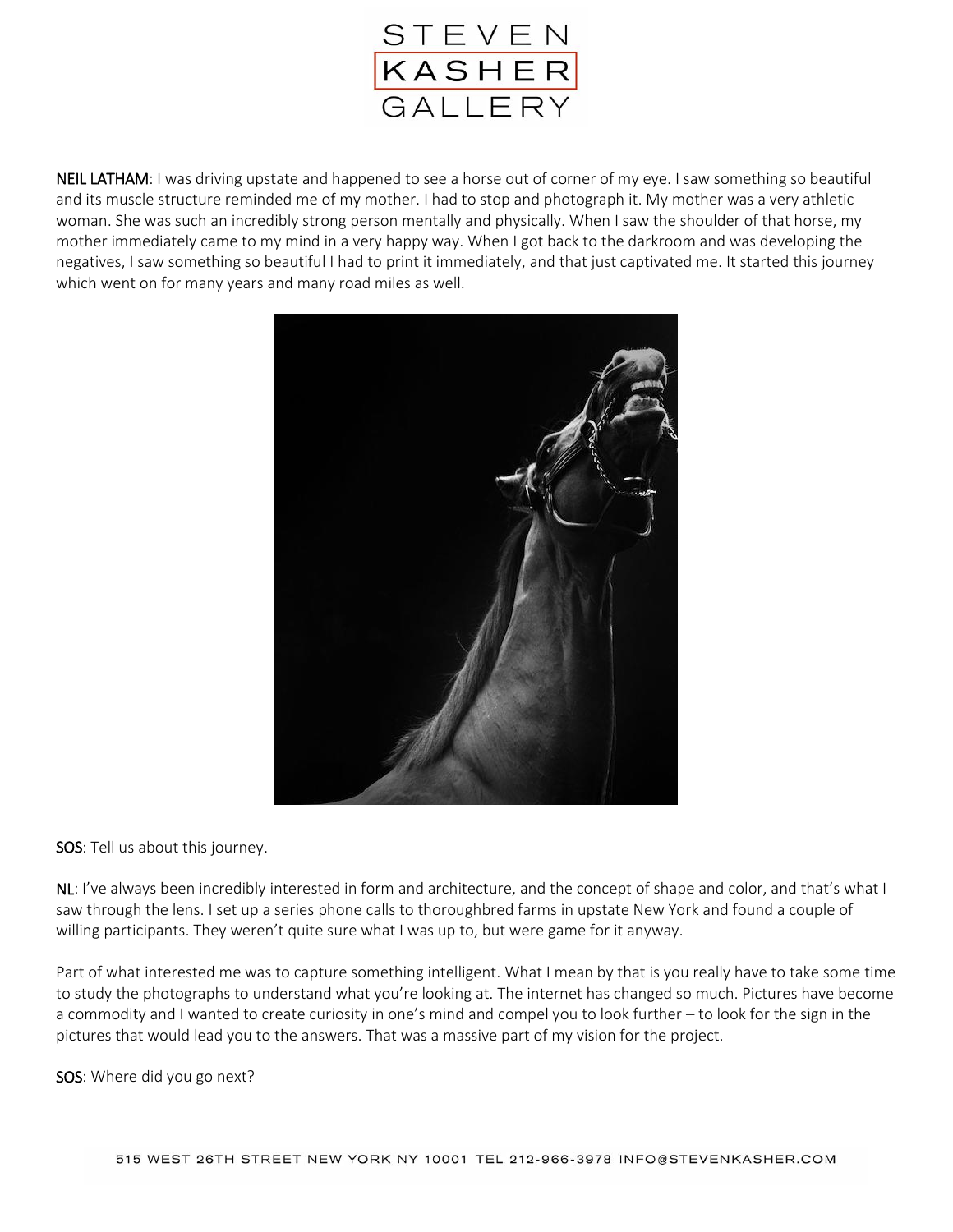

NL: After I knew I had something with the farms upstate I did the next logical thing that a crazy Englishman like me would do. I started calling up the most famous thoroughbred farms in the country. I met a wonderful gentleman who owned a farm upstate and he got me in touch with this trainer up in Saratoga. There I was able to really capture the horses fully exercised. When they come off the track it's called "breezing." They're not full tilt, like in race, but they're conditioning the horse and it's just stunning. They are primed. Every muscle in their body is in full extension and it's a beautiful thing to see.



I thought I'd only be there a few days so we booked a motel. Those few days turned into weeks and those weeks turned into months, and so I made a decision to live with the grooms. They have these little dorm rooms they all live in at the track. Partly it was a money issue, but it was about living in the moment, because to understand something, you really have to live it. I felt like I couldn't really understand that animal unless I was up close and personal night and day. Everyday we were up at 3:30 am. That was the first training session of the day. That's when they first bring out the horses. They wash them and prep them. Bandage their legs. I was seeing all of that and I was able to walk the stables at night when they were resting.

SOS: From Saratoga you went to Kentucky. How did that compare?

NL: That's horse country – well, thoroughbred country. That's where the most famous farms are. I lived in a tent for a long long time. Money was definitely an issue that time. We were staying in a place called the Kentucky Horse Park and camped under this giant oak tree. By the time we left, when we pulled up the tent there was no grass underneath us. The tent had been there that long that the grass had actually stopped growing. It says so much that someone had been there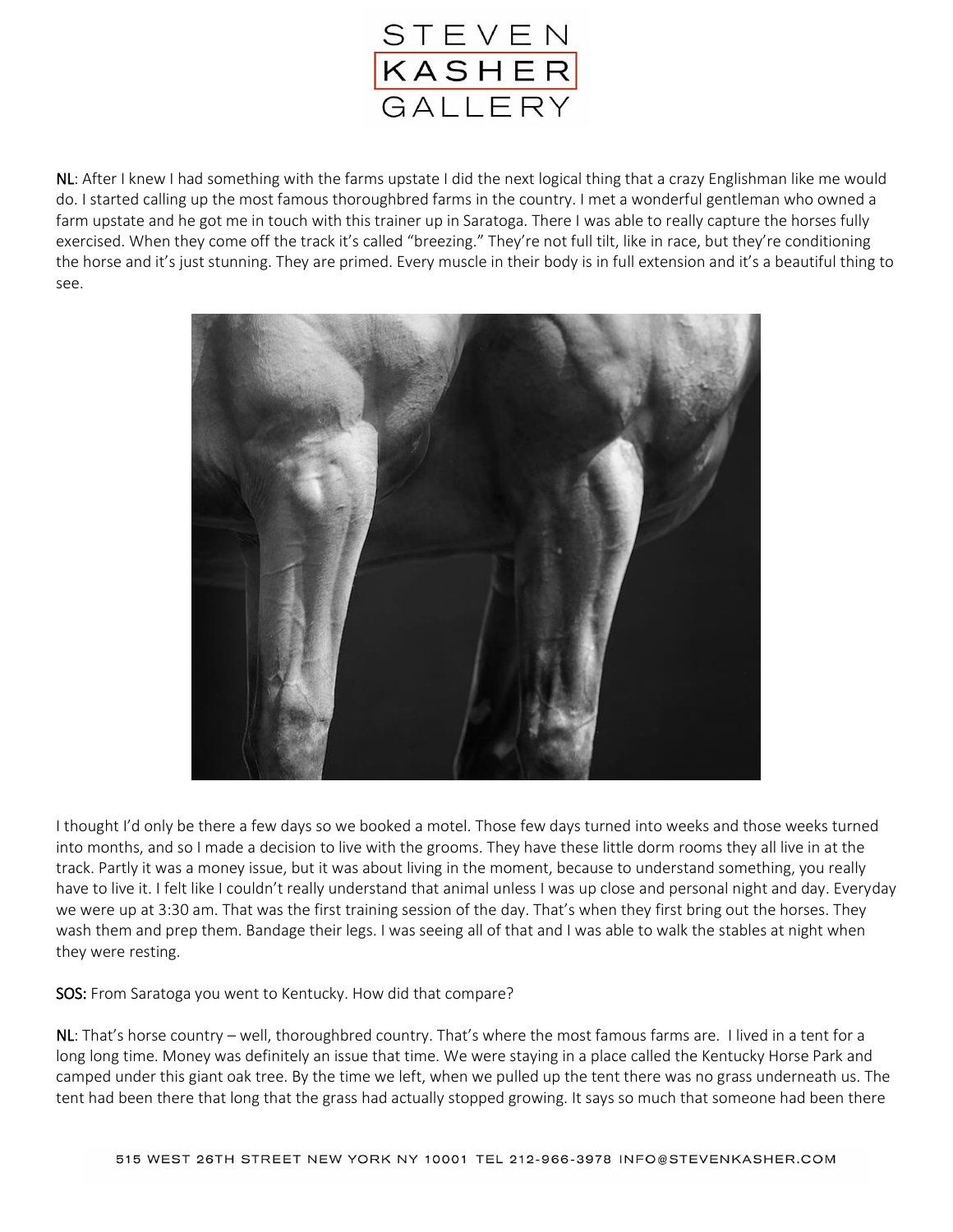

so long that it left a mark forever. I'm probably romanticizing a little bit, but I remember driving off and feeling so sad to leave there.



SOS: So the road trip took you to California next, where the pictures really seem to change. What about California made you do the running shots as opposed to the more portrait and graphic style of Kentucky and Saratoga?

NL: That was just how it happened. I lived in California for a number of months at ranch in southern California where a lot of the running shots were taken. It was amazing just how the animals represent the people. It's more laid back… it's a bit freer. In the east you have this contrast of regalness, and sort of pride and arrogance, compared to these horses out west. And that just came out in the pictures. It wasn't photographed deliberately that way at all. That was the environmental factor. The horses there are unbridled. To see those horses running without any tack on is highly unusual. If you're a horse person you know that. But out there they did.

SOS: I never really thought about that.

NL: The nights I spent there watching those horses run across the rolling paddocks, it was a moment in life that if I drop dead tomorrow it would be okay, because I've seen something so moving. It is super super super special. It's very raw and it's very beautiful and all of a sudden all the material things go away. It's kind of you and the horse and you just get in touch with what is truth and what isn't.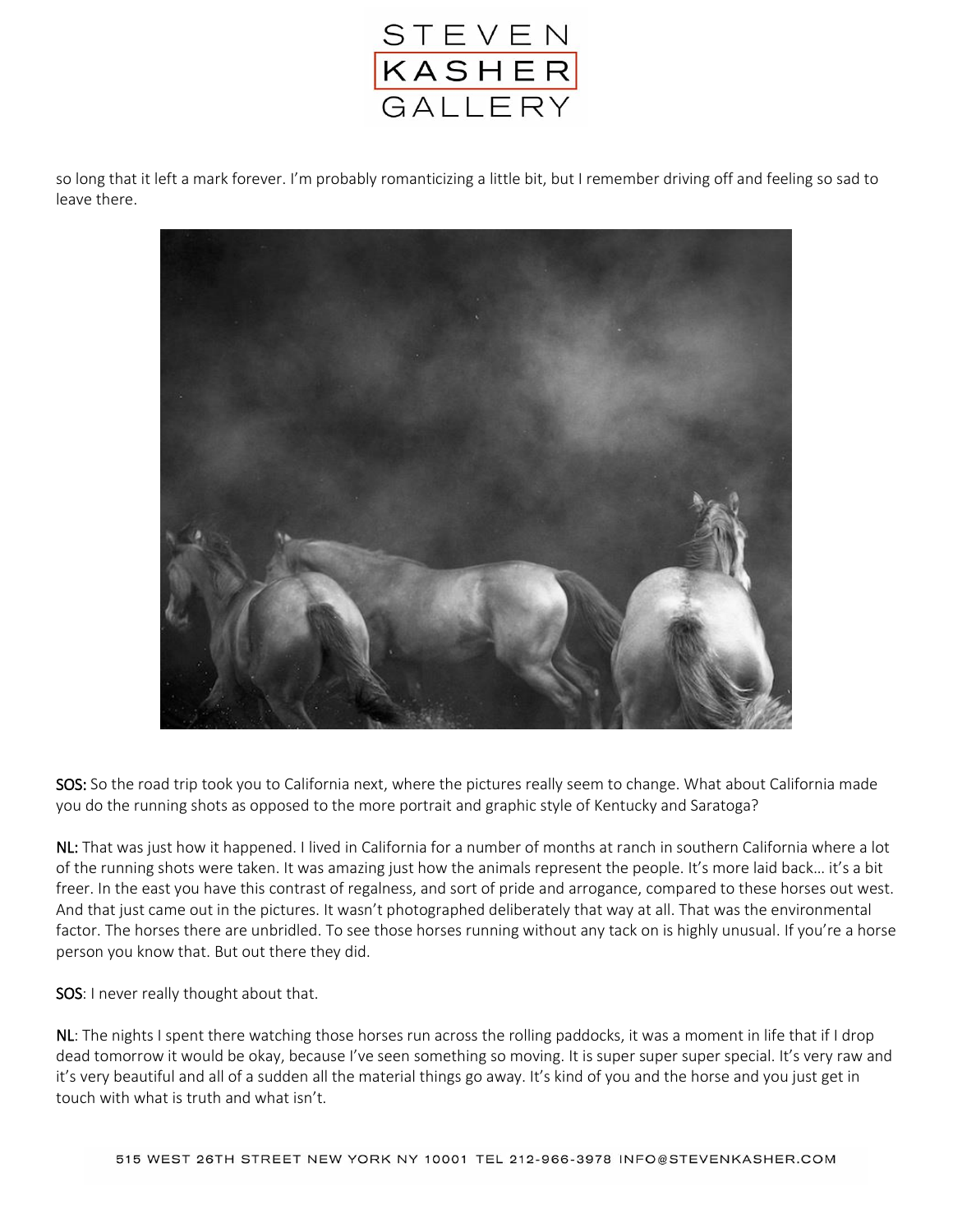



SOS: You talk so much about your connection to these horses. Do you think they feel any connection with us?

NL: I can comment on one particular experience I had with Zenyatta. She's a very famous mare who won 19 out of 20 Grade 1 races. They did a 60 Minutes piece on her and actually talk about that. It stunned me because I never thought about it until I met her. I'll never forget when she walked around the corner and she was just so majestic. The way that she walks is incredibly different, where her front leg comes out. She's just a very confident horse. And a lot of the horses when they see that backdrop for the first time they just spook. She never even flinched. She walked straight up as if to say, "Ok, let's do this."

At the end of the shoot I asked if someone would take a picture of her with me. You have to be very careful around thoroughbreds because they're very high strung. You never turn your back because they'll probably nip you if you're not careful. She put her head under my right arm and I was kind of like, 'Oh crap.' I thought she was going to push me or throw me, but she just looked straight at me. I froze and I just looked at her. She was reaching out to me and connecting with me. She just stayed there and it felt like an eternity. It sounds kind of cheesy, but it felt like time stopped. And then she moved away and walked off.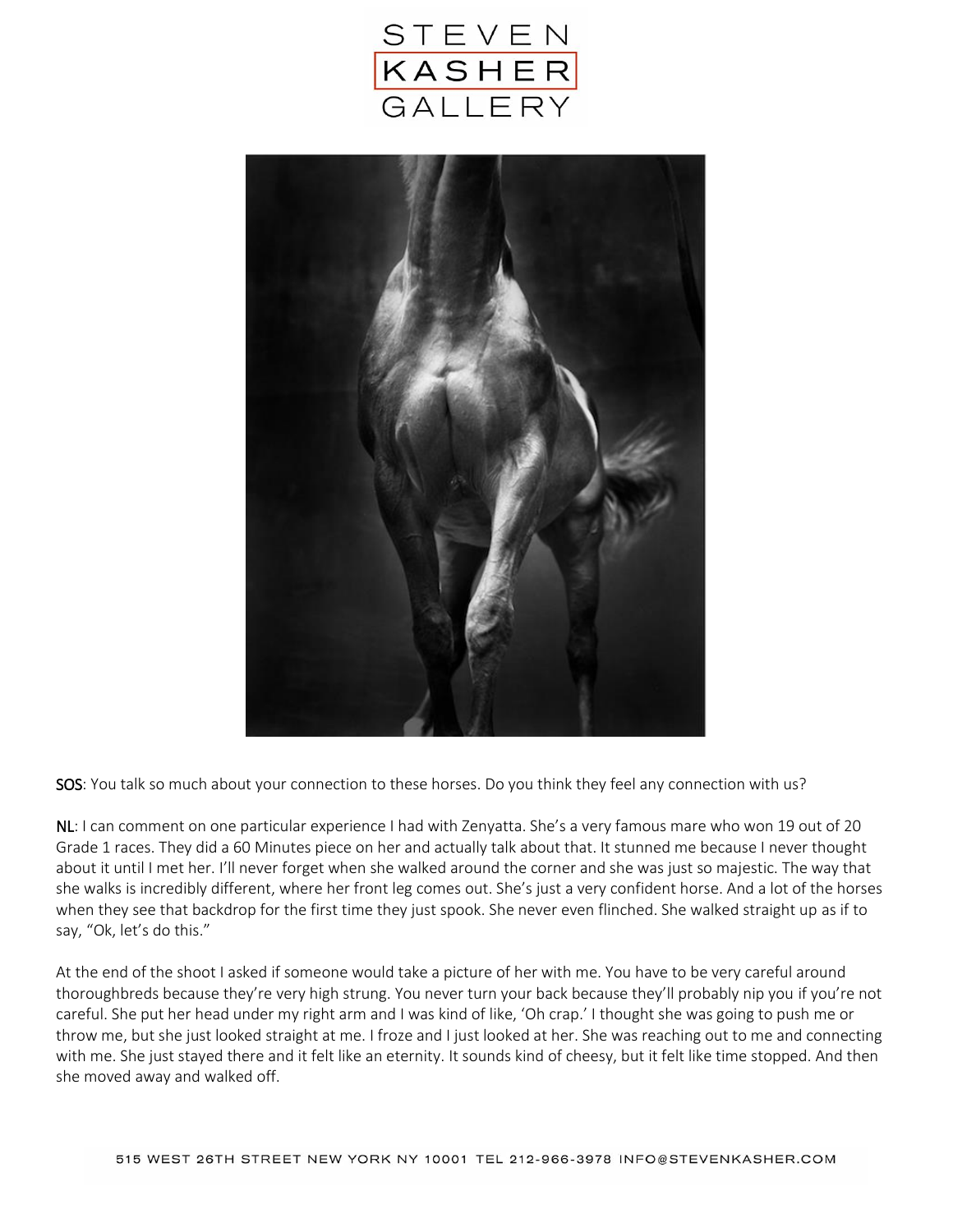

I never really decided when the end of the collection would be. I didn't know. I didn't think about it. But after that shoot I knew it was over. I felt incredibly sad, but I finally captured what I set out to do which was to capture the true essence of the thoroughbred. It was both the strength and the fragility of her. That's the paradox of the thoroughbred.



SOS: You photographed American Pharaoh. That's the one horse that probably everyone who comes to the show is going to know, especially opening on the eve of the Belmont Stakes where he made history last year as the first Triple Crown winner in 37 years. Tell me about him.

NL: Unfortunately, the timing of the book was off because it was already in print by the time he actually won the Triple Crown. While I knew I couldn't get him in the book, which was a big disappointment, I knew I could probably get to photograph him. I asked in November, but was told not until the spring because there was so much press around him at the time. I got the call around March-April and went down to Kentucky again. It was about a 7 or 8-minute shoot and he was STUNNING. That is the only way to describe him. You know I've seen a lot of thoroughbreds, a lot, and this guy is definitely special. His form is spectacular.

SOS: You must have felt too like you were meeting a celebrity… a rock star!

NL: I was just in awe. Here's the thing that's fascinating: there is a similarity between him and Zenyatta, and that similarity is calmness. They have this kind of control about them that wasn't exhibited in many thoroughbreds that I saw… and grace.